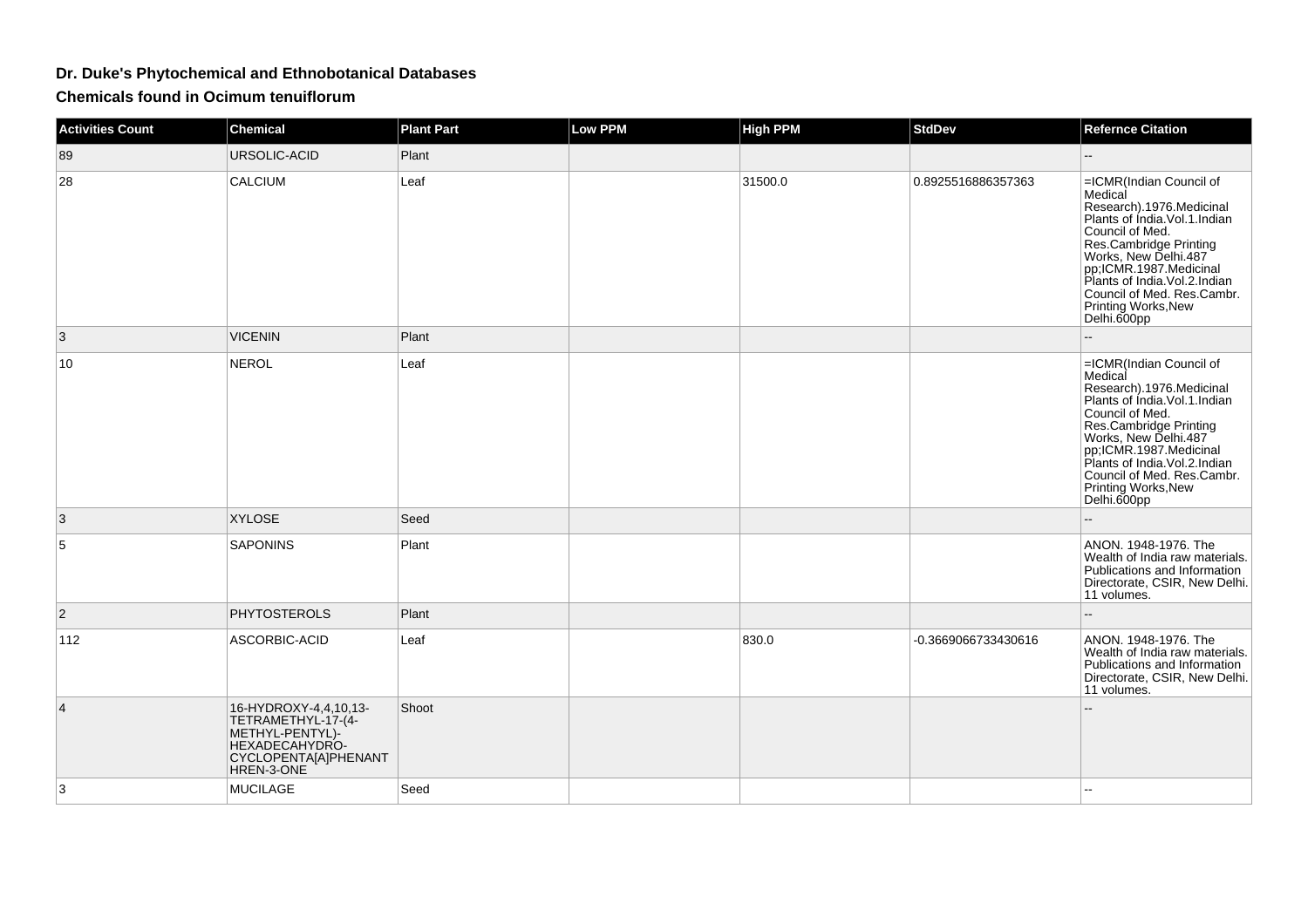| Activities Count | Chemical             | <b>Plant Part</b> | Low PPM | High PPM | <b>StdDev</b>       | <b>Refernce Citation</b>                                                                                                                                                                                                                                                                                    |
|------------------|----------------------|-------------------|---------|----------|---------------------|-------------------------------------------------------------------------------------------------------------------------------------------------------------------------------------------------------------------------------------------------------------------------------------------------------------|
| 28               | ALPHA-PINENE         | Leaf              |         |          |                     | =ICMR(Indian Council of<br>Medical<br>Research).1976.Medicinal<br>Plants of India.Vol.1.Indian<br>Council of Med.<br>Res.Cambridge Printing<br>Works, New Delhi.487<br>pp;ICMR.1987.Medicinal<br>Plants of India. Vol.2. Indian<br>Council of Med. Res.Cambr.<br>Printing Works, New<br>Delhi.600pp         |
| 76               | <b>EUGENOL</b>       | Inflorescence     |         | 0.0      |                     |                                                                                                                                                                                                                                                                                                             |
| 101              | <b>APIGENIN</b>      | Leaf              |         |          |                     | $\sim$                                                                                                                                                                                                                                                                                                      |
| 13               | FORMIC-ACID          | Plant             |         |          |                     |                                                                                                                                                                                                                                                                                                             |
| 10               | <b>CIRSILINEOL</b>   | Leaf              |         |          |                     |                                                                                                                                                                                                                                                                                                             |
| 60               | <b>LIMONENE</b>      | Leaf              |         | 145.0    | -0.2952441192704643 | Brophy, J.J., Goldsack, R.J.,<br>and Clarkson, J.R. 1993. The<br><b>Essential Oil of Ocimum</b><br>tenuiflorum L. (Lamiaceae)<br>Growing in Northern<br>Australia, J. Ess. Oil Res. 5:<br>459-461.                                                                                                          |
| 15               | <b>FIBER</b>         | Plant             |         | 231700.0 | 0.06575363483630421 |                                                                                                                                                                                                                                                                                                             |
| 15               | ALPHA-LINOLENIC-ACID | Seed              |         |          |                     | --                                                                                                                                                                                                                                                                                                          |
| 23               | <b>TERPINEN-4-OL</b> | Leaf              |         |          |                     | =ICMR(Indian Council of<br>Medical<br>Research).1976.Medicinal<br>Plants of India.Vol.1.Indian<br>Council of Med.<br>Res.Cambridge Printing<br>Works, New Delhi.487<br>pp;ICMR.1987.Medicinal<br>Plants of India. Vol.2. Indian<br>Council of Med. Res.Cambr.<br><b>Printing Works, New</b><br>Delhi.600pp  |
| 13               | <b>BETA-PINENE</b>   | Leaf              |         |          |                     | =ICMR(Indian Council of<br>Medical<br>Research).1976.Medicinal<br>Plants of India. Vol. 1. Indian<br>Council of Med.<br>Res.Cambridge Printing<br>Works, New Delhi.487<br>pp;ICMR.1987.Medicinal<br>Plants of India.Vol.2.Indian<br>Council of Med. Res.Cambr.<br><b>Printing Works, New</b><br>Delhi.600pp |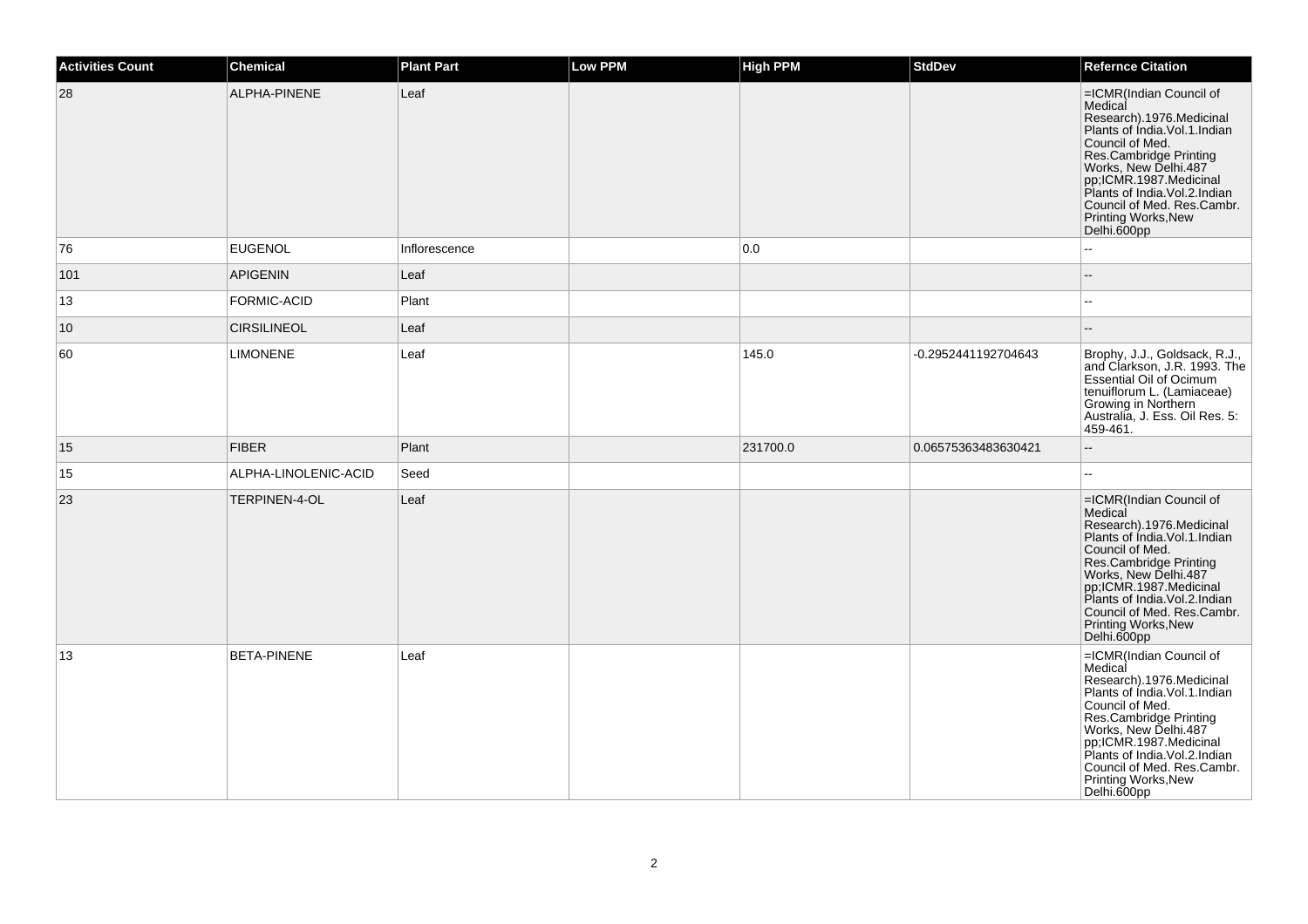| <b>Activities Count</b> | <b>Chemical</b>        | <b>Plant Part</b> | <b>Low PPM</b> | <b>High PPM</b> | <b>StdDev</b>         | <b>Refernce Citation</b>                                                                                                                                                                                                                                                                                        |
|-------------------------|------------------------|-------------------|----------------|-----------------|-----------------------|-----------------------------------------------------------------------------------------------------------------------------------------------------------------------------------------------------------------------------------------------------------------------------------------------------------------|
| 41                      | <b>CAMPHOR</b>         | Leaf              |                |                 |                       | =ICMR(Indian Council of<br>Medical<br>Research).1976.Medicinal<br>Plants of India.Vol.1.Indian<br>Council of Med.<br>Res.Cambridge Printing<br>Works, New Delhi.487<br>pp,ICMR.1987.Medicinal<br>Plants of India.Vol.2.Indian<br>Council of Med. Res.Cambr.<br>Printing Works, New<br>Delhi.600pp               |
| 27                      | LINOLEIC-ACID          | Seed              |                | 102455.0        | -0.039989004070815404 | ANON. 1948-1976. The<br>Wealth of India raw materials.<br>Publications and Information<br>Directorate, CSIR, New Delhi.<br>11 volumes.                                                                                                                                                                          |
| 35                      | <b>TANNIN</b>          | Plant             |                |                 |                       | ANON. 1948-1976. The<br>Wealth of India raw materials.<br>Publications and Information<br>Directorate, CSIR, New Delhi.<br>11 volumes.                                                                                                                                                                          |
| $\overline{4}$          | <b>PHOSPHORUS</b>      | Leaf              |                | 3400.0          | -0.28912717130270255  | =ICMR(Indian Council of<br>Medical<br>Research).1976.Medicinal<br>Plants of India. Vol. 1. Indian<br>Council of Med.<br>Council<br>Res.Cambridge Printing<br>Works, New Delhi.487<br>pp;ICMR.1987.Medicinal<br>Plants of India.Vol.2.Indian<br>Council of Med. Res.Cambr.<br>Printing Works, New<br>Delhi.600pp |
| 9                       | <b>CAMPHENE</b>        | Leaf              |                | 65.0            | -0.16812373568216654  | Brophy, J.J., Goldsack, R.J.,<br>and Clarkson, J.R. 1993. The<br><b>Essential Oil of Ocimum</b><br>tenuiflorum L. (Lamiaceae)<br><b>Growing in Northern</b><br>Australia, J. Ess. Oil Res. 5:<br>459-461.                                                                                                       |
| 12                      | <b>ESTRAGOLE</b>       | Plant             |                |                 |                       |                                                                                                                                                                                                                                                                                                                 |
| 47                      | <b>BETA-SITOSTEROL</b> | Seed              |                |                 |                       | ANON, 1948-1976. The<br>Wealth of India raw materials.<br>Publications and Information<br>Directorate, CSIR, New Delhi.<br>11 volumes.                                                                                                                                                                          |
| 13                      | PALMITIC-ACID          | Seed              |                | 10700.0         | -0.47882533106086284  | ANON, 1948-1976. The<br>Wealth of India raw materials.<br>Publications and Information<br>Directorate, CSIR, New Delhi.<br>11 volumes.                                                                                                                                                                          |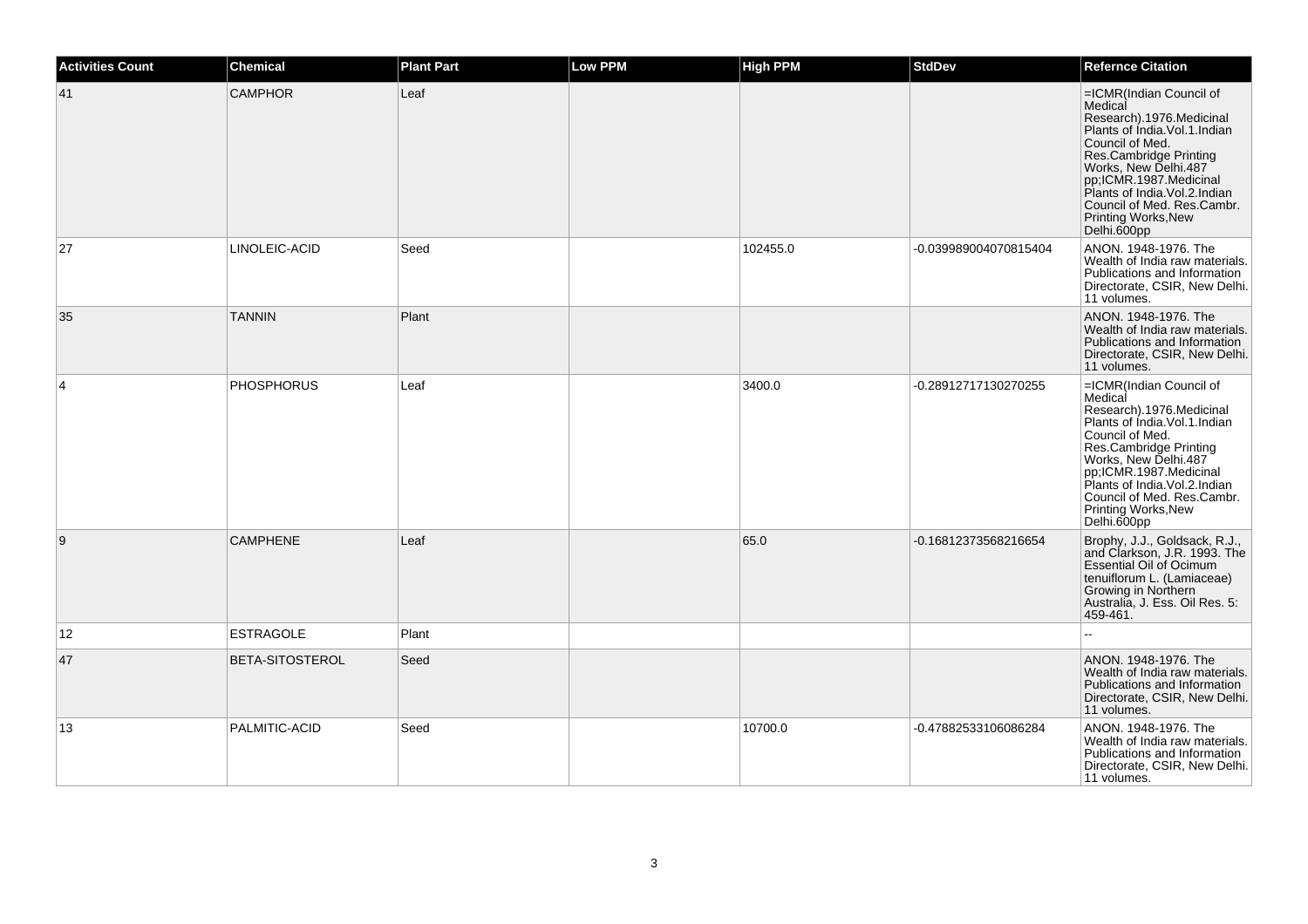| <b>Activities Count</b> | <b>Chemical</b>    | <b>Plant Part</b> | <b>Low PPM</b> | <b>High PPM</b> | <b>StdDev</b>        | <b>Refernce Citation</b>                                                                                                                                                                           |
|-------------------------|--------------------|-------------------|----------------|-----------------|----------------------|----------------------------------------------------------------------------------------------------------------------------------------------------------------------------------------------------|
| 35                      | <b>BORNEOL</b>     | Leaf              |                | 240.0           | -0.17842991232276373 | Brophy, J.J., Goldsack, R.J.,<br>and Clarkson, J.R. 1993. The<br><b>Essential Oil of Ocimum</b><br>tenuiflorum L. (Lamiaceae)<br>Growing in Northern<br>Australia, J. Ess. Oil Res. 5:<br>459-461. |
| 53                      | <b>CITRAL</b>      | Plant             |                |                 |                      |                                                                                                                                                                                                    |
| 8                       | STEARIC-ACID       | Seed              |                | 3255.0          | -0.4947675932777038  | ANON. 1948-1976. The<br>Wealth of India raw materials.<br>Publications and Information<br>Directorate, CSIR, New Delhi.<br>11 volumes.                                                             |
| 4                       | <b>ORIENTIN</b>    | Leaf              |                |                 |                      |                                                                                                                                                                                                    |
| 9                       | <b>TERPINOLENE</b> | Leaf              |                | 55.0            | -0.162031523677454   | Brophy, J.J., Goldsack, R.J.,<br>and Clarkson, J.R. 1993. The<br><b>Essential Oil of Ocimum</b><br>tenuiflorum L. (Lamiaceae)<br>Growing in Northern<br>Australia, J. Ess. Oil Res. 5:<br>459-461. |
| 4                       | <b>ISOTHYMONIN</b> | Leaf              |                |                 |                      |                                                                                                                                                                                                    |
| 9                       | SINAPIC-ACID       | Stem              |                | 0.0             |                      |                                                                                                                                                                                                    |
| 18                      | OLEIC-ACID         | Seed              |                | 13950.0         | -0.8644230207227481  | ANON. 1948-1976. The<br>Wealth of India raw materials.<br>Publications and Information<br>Directorate, CSIR, New Delhi.<br>11 volumes.                                                             |
| 22                      | <b>MYRCENE</b>     | Leaf              |                | 8.0             | -0.1697887250522355  | Brophy, J.J., Goldsack, R.J.,<br>and Clarkson, J.R. 1993. The<br><b>Essential Oil of Ocimum</b><br>tenuiflorum L. (Lamiaceae)<br>Growing in Northern<br>Australia, J. Ess. Oil Res. 5:<br>459-461. |
| 16                      | ACETIC-ACID        | Plant             |                |                 |                      |                                                                                                                                                                                                    |
| 53                      | BETA-CAROTENE      | Leaf              |                | 25.0            | -1.0290654853904624  | ANON. 1948-1976. The<br>Wealth of India raw materials.<br>Publications and Information<br>Directorate, CSIR, New Delhi.<br>11 volumes.                                                             |
| 12                      | VICENIN-2          | Plant             |                |                 |                      |                                                                                                                                                                                                    |
| 9                       | SINAPIC-ACID       | Inflorescence     | 0.0            | 100.0           |                      | $-$                                                                                                                                                                                                |
| 6                       | BETA-BISABOLENE    | Leaf              | 0.0            | 2970.0          | 2.806518767234007    | ÷.                                                                                                                                                                                                 |
| 57                      | ROSMARINIC-ACID    | Inflorescence     | 0.0            | 100.0           | -1.5804064262841226  |                                                                                                                                                                                                    |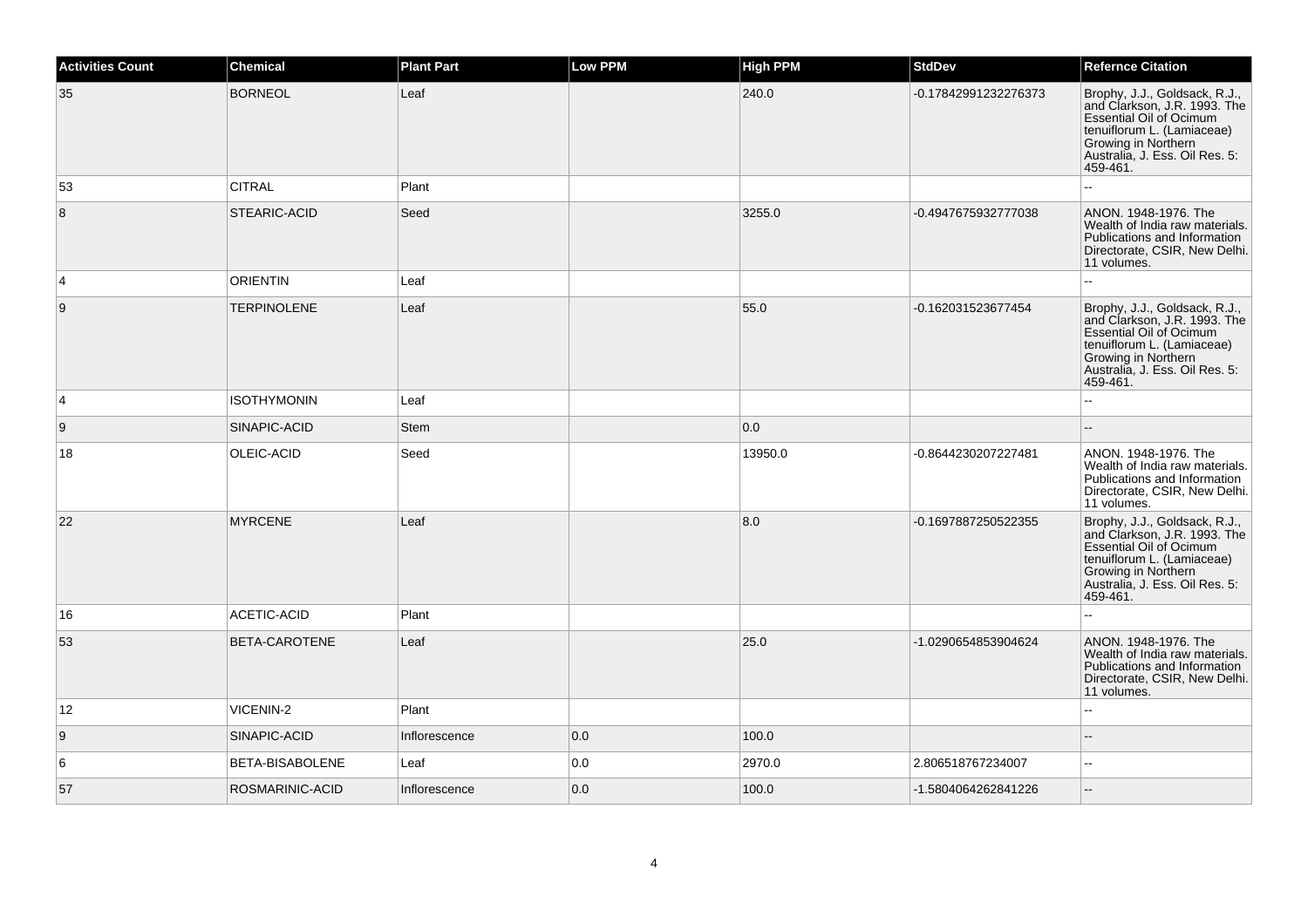| <b>Activities Count</b> | <b>Chemical</b>      | <b>Plant Part</b> | <b>Low PPM</b> | <b>High PPM</b> | <b>StdDev</b>        | <b>Refernce Citation</b>                                                                                                                                                                                                                                                                             |
|-------------------------|----------------------|-------------------|----------------|-----------------|----------------------|------------------------------------------------------------------------------------------------------------------------------------------------------------------------------------------------------------------------------------------------------------------------------------------------------|
| 64                      | OLEANOLIC-ACID       | Leaf              | 0.0            | 2180.0          | 0.48616864159101425  | $\sim$                                                                                                                                                                                                                                                                                               |
| $\overline{2}$          | ALPHA-HUMULENE       | Leaf              | 9.0            | 205.0           | -0.11985370698018302 | $\overline{\phantom{a}}$                                                                                                                                                                                                                                                                             |
| 89                      | URSOLIC-ACID         | Inflorescence     | 10.0           | 30.0            |                      | Ξ.                                                                                                                                                                                                                                                                                                   |
| 6                       | METHYL-CHAVICOL      | Leaf              | 20.0           | 7030.0          | 0.7651583753679776   | $\overline{a}$                                                                                                                                                                                                                                                                                       |
| 76                      | <b>EUGENOL</b>       | Stem              | 20.0           | 100.0           | $-1.0$               | $\sim$                                                                                                                                                                                                                                                                                               |
| 89                      | URSOLIC-ACID         | Stem              | 20.0           | 100.0           | -1.1136867413673455  | $\overline{\phantom{a}}$                                                                                                                                                                                                                                                                             |
| 13                      | <b>EUCALYPTOL</b>    | Leaf              | 35.0           | 540.0           |                      | $\overline{a}$                                                                                                                                                                                                                                                                                       |
| 67                      | 1,8-CINEOLE          | Leaf              | 35.0           | 1710.0          | -0.3102746079505654  | $\overline{a}$                                                                                                                                                                                                                                                                                       |
| 76                      | <b>EUGENOL</b>       | Leaf              | 45.0           | 5580.0          | -0.16060006975880922 | $\mathbf{u}$                                                                                                                                                                                                                                                                                         |
| $\mathbf{1}$            | <b>ISOTHYMUSIN</b>   | Leaf              | 50.0           | 230.0           |                      | $\sim$                                                                                                                                                                                                                                                                                               |
| $\vert$ 1               | ISOTHYMUSIN          | Stem              | 50.0           | 190.0           |                      | ш.                                                                                                                                                                                                                                                                                                   |
| 57                      | ROSMARINIC-ACID      | <b>Stem</b>       | 80.0           | 340.0           | -0.9890524615412883  | $\overline{a}$                                                                                                                                                                                                                                                                                       |
| $\boldsymbol{2}$        | <b>CARNOSIC-ACID</b> | Stem              | 90.0           | 150.0           |                      | ۵.                                                                                                                                                                                                                                                                                                   |
| 8                       | CARYOPHYLLENE-OXIDE  | Leaf              | 100.0          | 1260.0          | 5.030102690692117    | $\sim$                                                                                                                                                                                                                                                                                               |
| $\sqrt{2}$              | CARNOSIC-ACID        | Inflorescence     | 100.0          | 120.0           |                      | $\overline{a}$                                                                                                                                                                                                                                                                                       |
| $\overline{5}$          | BETA-ELEMENE         | Leaf              | 120.0          | 1080.0          | 5.252587581892528    |                                                                                                                                                                                                                                                                                                      |
| 20                      | METHYL-EUGENOL       | Leaf              | 130.0          | 7740.0          | 0.35597222575115295  | $\sim$                                                                                                                                                                                                                                                                                               |
| $\overline{2}$          | CARNOSIC-ACID        | Leaf              | 150.0          | 230.0           | -0.8320242089374966  | $\overline{a}$                                                                                                                                                                                                                                                                                       |
| 37                      | CARVACROL            | Leaf              | 180.0          | 210.0           | -0.255092646921473   |                                                                                                                                                                                                                                                                                                      |
| 78                      | <b>LUTEOLIN</b>      | Leaf              | 190.0          | 460.0           | -0.5612365860291112  | =ICMR(Indian Council of<br>Medical<br>Research).1976.Medicinal<br>Plants of India. Vol. 1. Indian<br>Council of Med.<br>Res.Cambridge Printing<br>Works, New Delhi.487<br>pp;ICMR.1987.Medicinal<br>Plants of India.Vol.2.Indian<br>Council of Med. Res.Cambr.<br>Printing Works, New<br>Delhi.600pp |
| 57                      | ROSMARINIC-ACID      | Leaf              | 200.0          | 300.0           | -0.9706508212994431  | $\sim$                                                                                                                                                                                                                                                                                               |
| $\vert$ 4               | <b>NERAL</b>         | Plant             | 350.0          | 3150.0          | 2.137938727232355    | $\overline{a}$                                                                                                                                                                                                                                                                                       |